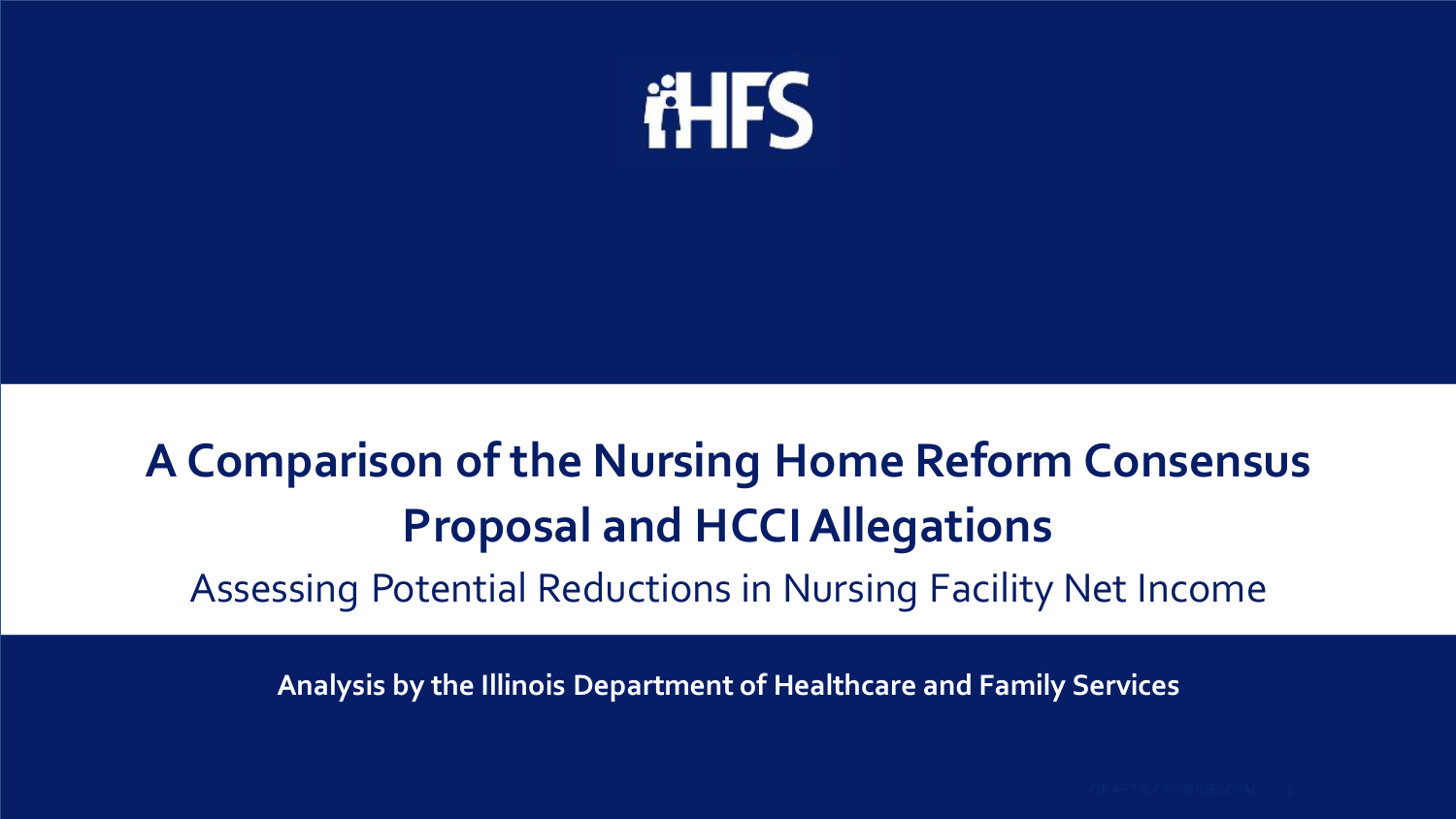#### **FHFS Timeline of Nursing Facility Payment Reform**

**Fall 2020:** HFS began a comprehensive and transparent reform process with the nursing home industry, labor representatives, and other stakeholders.<sup>1</sup> The collaborative objective was to **promote patient-centered care, improve quality, and address understaffing**.

**Spring 2021:** As a result of that process, reform legislation was introduced in spring 2021. Reform was not passed, but HFS was asked to produce a report.

**September 2021**: HFS submitted a comprehensive review of nursing home payment and proposed reforms to the General Assembly on September 30, 2021.

**November 2021:** After further discussion, stakeholders coalesced around an updated set of reforms. That new agreement is reflected in SB 2995.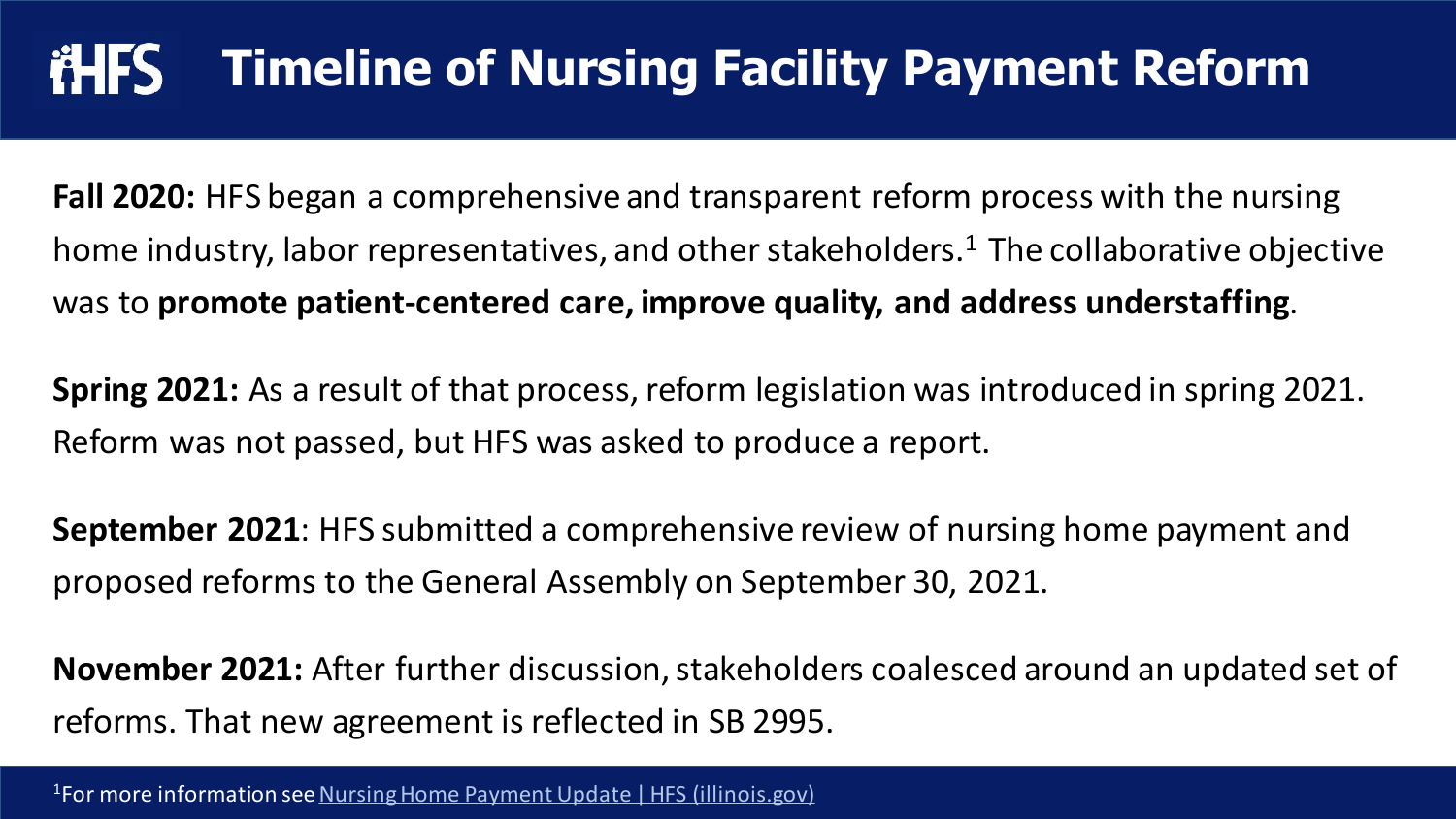#### **AHFS Where things stand now**

After the conceptual agreement was reached, one of three associations, HCCI, expressed concerns and identified 50 facilities ('the 50') that would potentially experience reduced net income under the consensus reform proposal.

In January 2022, without consulting with other stakeholders, HCCI introduced competing legislation no longer reflective of the conceptual agreement. HFS and other stakeholders are opposed to this legislation.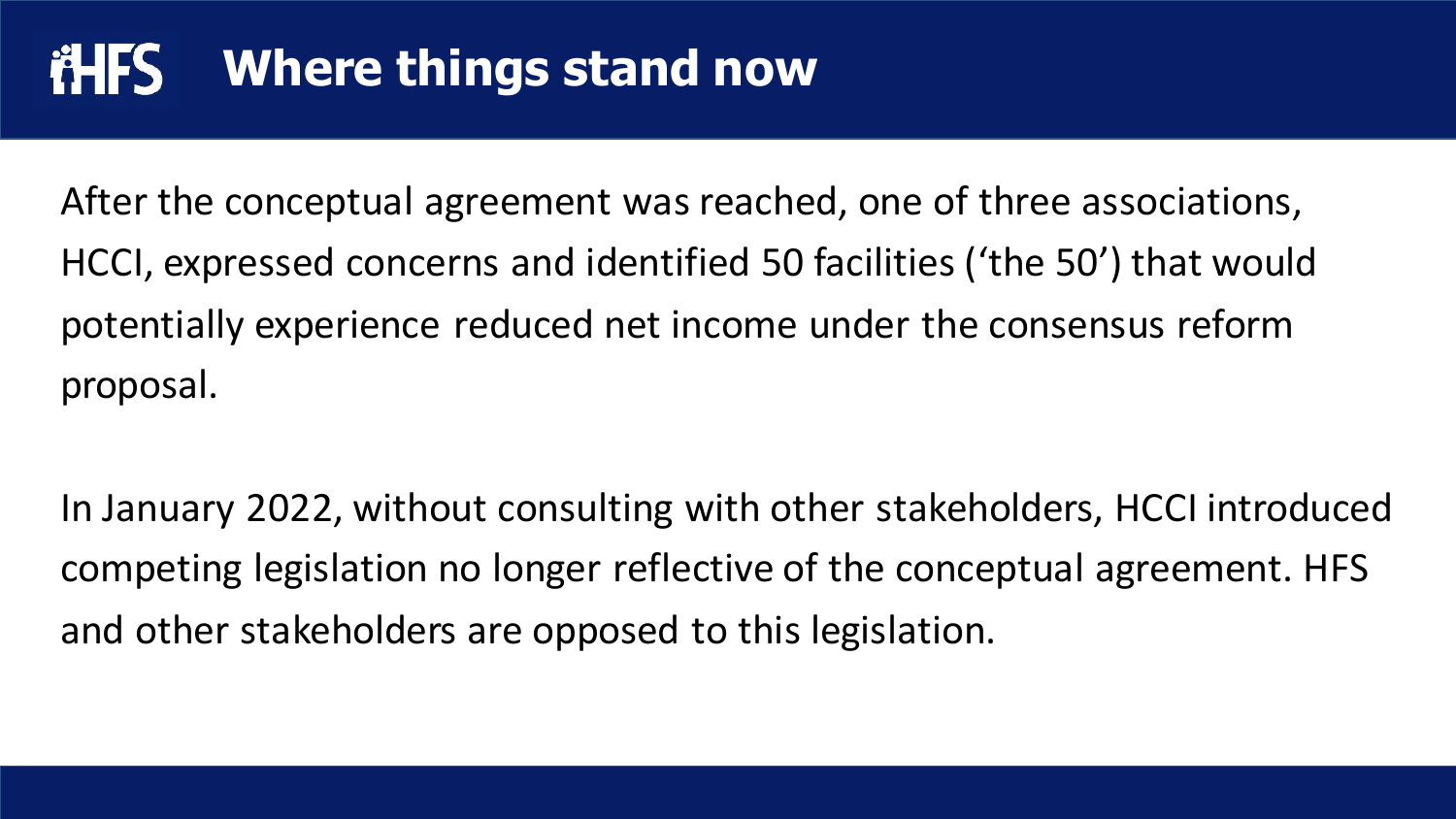

To address HCCI's concerns about the 50 facilities alleged to face hardship in the consensus proposal, the following analysis assesses the overall impact of reform on those 50 facilities.

The analysis 1) describes characteristics of the HCCI-identified list of facilities associated with potential losses under HFS' reform proposal 2) addresses HCCI's concerns about the transition period into reform, and 3) identifies the effects of individual elements of reform on the list of 50 facilities.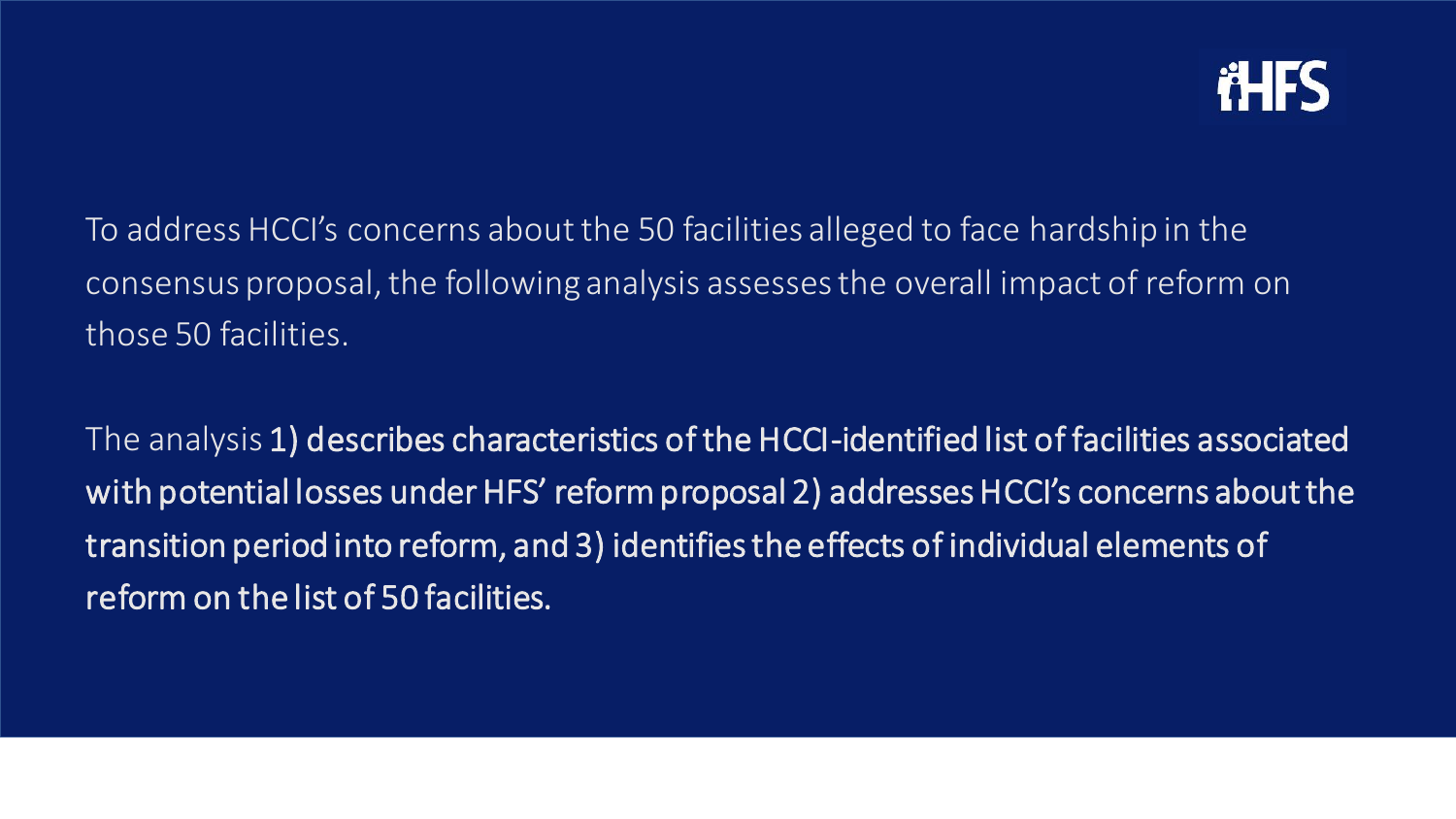

**Defining 'The 50': HCCI's critique of consensus reforms, and their resulting alternative, centers on four facility types projected to lose net income**

- 1. Facilities in the 3 highest proposed Medicaid tax categories (tax is stratified into 6 tiers)
	- ➢ HOWEVER, 'the 50' include disproportionately *FEW* in the first of these three tax brackets -- tier 2 (5,001-15,000 Medicaid days per year)
- 2. High-Medicaid facilities (at least 70% of residents funded by Medicaid)
	- ➢ HOWEVER, reform's impact generally *improves* net income at higher levels of Medicaid utilization.
- 3. Facilities experiencing negative financial impact from the switch to a Patient Driven Payment Model (PDPM) ➢ HFS' analysis confirms this as one of reform's *intended* effects
- 4. "Subpart S" facilities (meeting specific criteria associated with residents experiencing mental illness)
	- $\triangleright$  HOWEVER, no facilities carry this classification
	- ➢ 'The 50' have *fewer* associated staffing hours than other comparable facilities (i.e., non-nurse social workers and psychiatric care workers) so adding other staff hours will not help respectively.

 $\triangleright$  'The 50' list from HCCI almost exclusively represents homes that should be influenced by reforms to improve staffing levels and/or improve facility coding and Medicaid billing.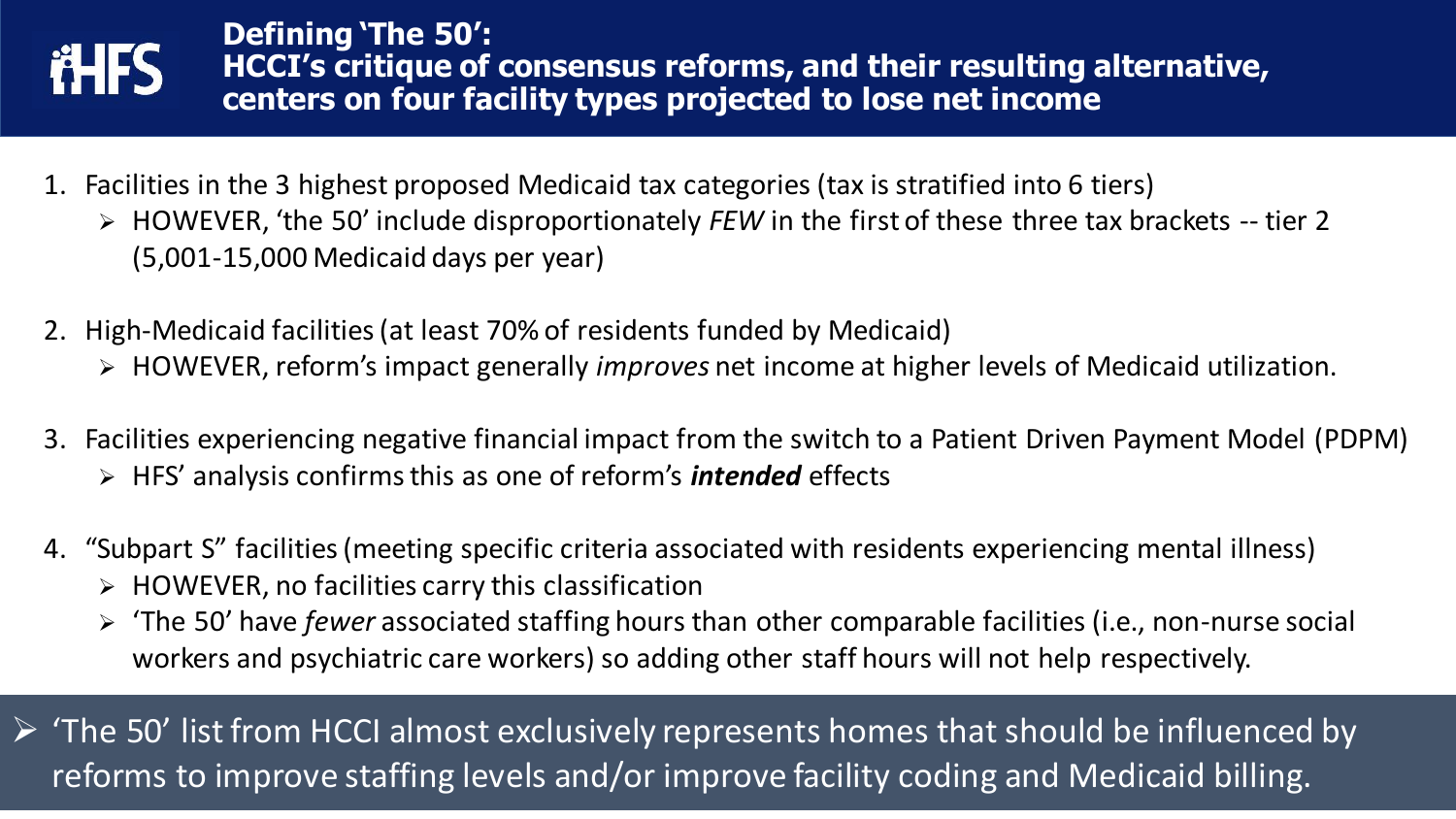**HFS' step-by-step analysis of the consensus reform proposal FHFS compares 'the 50' to other similar facilities:**

- For-profit facilities
- In the same Medicaid tax category
- With at least 70% Medicaid utilization

*Note: In additional analyses not shown below HFS (i) further narrowed the comparisons to facilities in either East St. Louis or the Chicago region and (ii) looked separately at the fourth tax bracket (results below focus on the third). Results were not materially different. Please contact HFS for more detail on these deep dives.*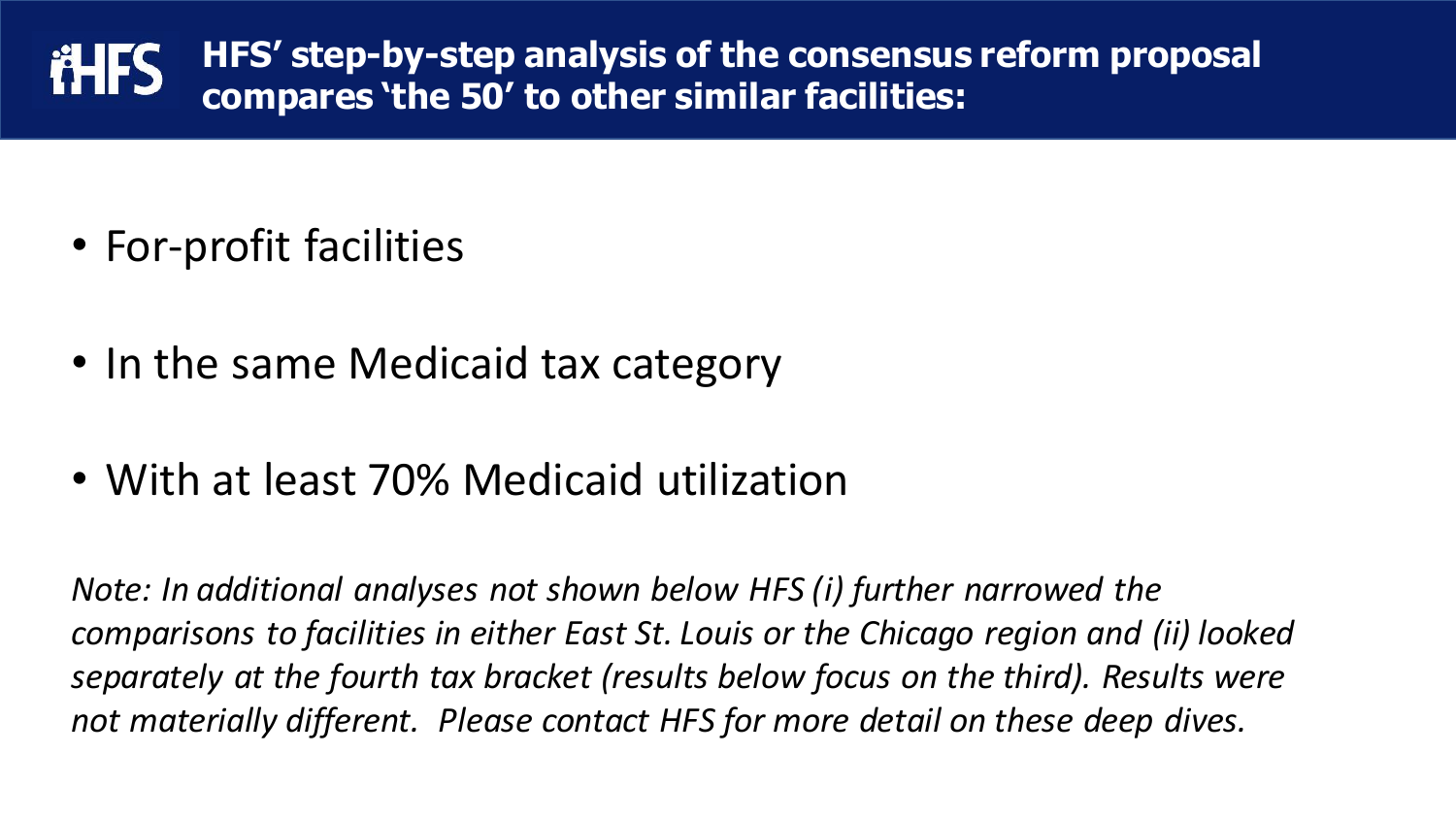### **THES HFS Analysis of Reform's Impact on 'the 50'**

### HFS' analysis demonstrates that:

- 'The 50' were significantly more profitablethan other similar facilities *prior* to reform
- 'The 50' have significantly lower staffing than other similar facilities
- *Neitherthe proposed Medicaid tax brackets nor high Medicaid utilization separate reform's impact on 'the 50' from its impact on other similar facilities.*
	- Middle tax bracket NFs end up with modestly lower predicted net income, BUT the same is true for NFs that are NOT among 'the 50'
	- o HFS' comparisons were limited to high-Medicaid facilities (and, not shown below, geographically narrowed to E STL and Chicago)
	- o Ergo, the proposed tax brackets don't explain why an NF is one of 'the 50'
- Instead, the switch to PDPM and the new staffing incentive DO identify 'the 50'

### **In other words:**

- 'The 50,' as a group, are *intended* targets of reform
	- ➢ high levels of unnecessary coding for rehabilitative services
	- ➢ excessive profit-taking at the expense of staffing
- Yet even 'the 50' can earn a profit with a reasonable management response to reform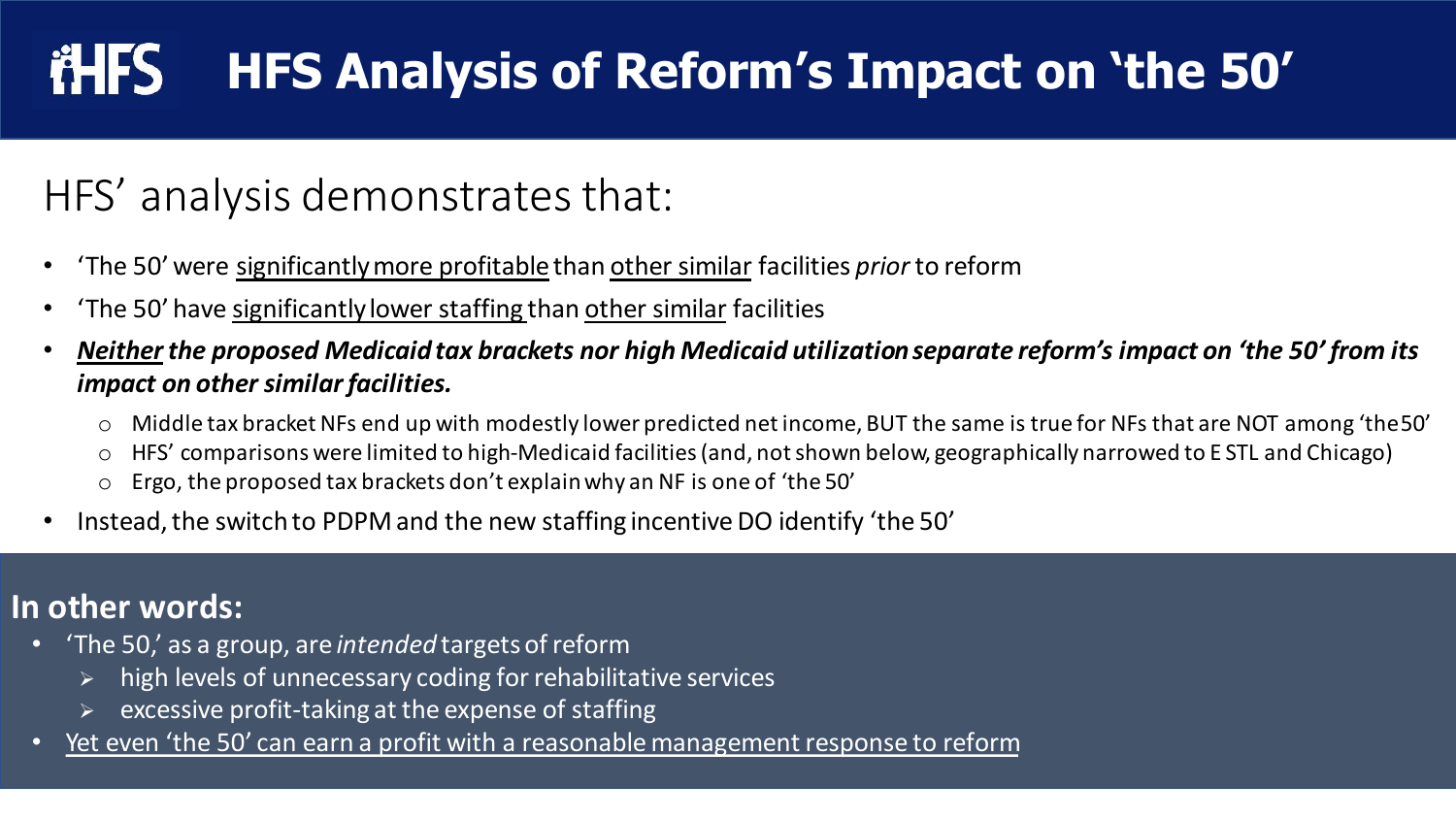#### **HFS' Consensus Proposal is Designed to Support iHFS 'Transition'**

## HFS already made changes to the earlier proposal to get HCCI agreement to help 'transition' into reform

- HFS' proposal heavily subsidizes step-wise increases in staffing, the principal cost of transition, through substantial staffing-related incentives tied to federal STRIVE staffing metric.
	- Through negotiations, HFS lowered the minimum qualifying percentage to 70% of STRIVE (originally 85%), providing some funding at that level as a potential interim step, but setting the incentive in the 70-79% range in a way that maintains the facility's incentive to continue increasing staffing levels.
	- Between 80 and 100% of STRIVE, **HFS' proposal would fund Medicaid's share of the expected costs of increasing nurse staffing levels.**
	- HCCI's proposed nurse staffing incentives would begin the incentive at 0% of the Federal STRIVE target but are the same as HFS's above 70% -- basically payment for doing nothing.
	- By nearly eliminating the differential between the level of incentive at 70% of STRIVE v. the level of incentive below 70%, **HCCI's proposal nearly eliminatesthe worst-staffed facilities' incentive to increase staffing at all.**
		- Paying more for a transition's *starting point* (i.e., current very low staffing levels) doesn't support transition.
		- Paying more for care in the lowest-staffed facilities doesn't improve the long run impact of reform for 'the 50' *unless they never hire more staff.*
		- **This is unacceptable** and mitigates a major principle of reform.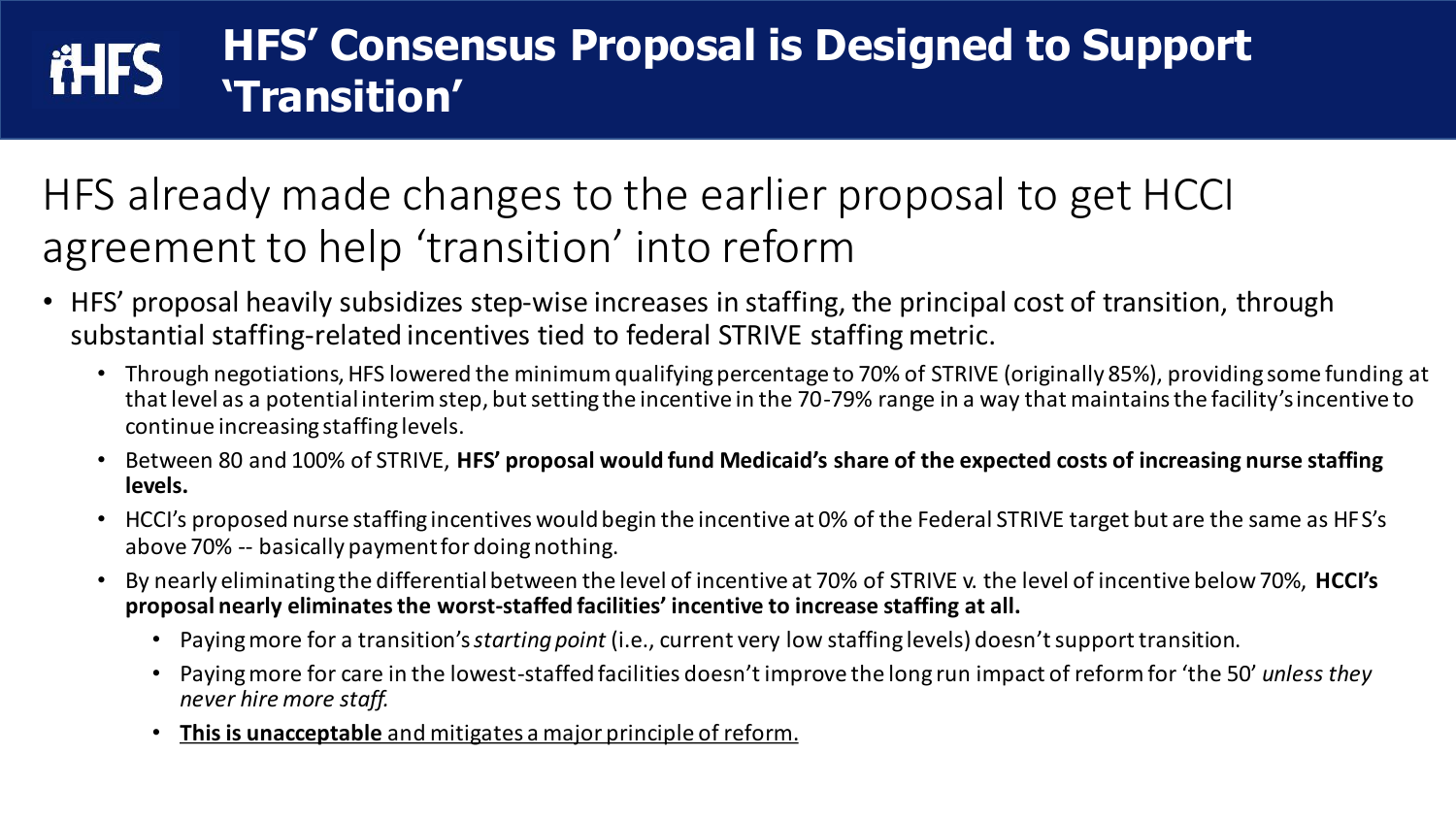#### **HFS' Consensus Proposal is Designed to Support iHFS 'Transition'**

### Do owners and nurse coders need more time?

- **HCCI implies that the biggest remaining 'transition' issue for facilities under the new payment methodology is time to learn to accurately record the needs of their residents**
- **However, does waiting really aid in 'transition'?** 
	- NFs have **already** been afforded an extended 'transition' or learning period due to the nearly 2-year discussion and debate over PDPM's adoption by Illinois Medicaid.
	- The questions associated with both PDPM and RUGs have both been on the resident needs surveys that facility nurses have been filling out for years (on the form since 2016; required for reimbursement since 10.1.2019)
	- Medicare has been paying against the new PDPM resident needs 'grouper' for over a year.
	- Recent JAMA article (new research) shows that Medicare use of PDPM has had positive effect on quality.
	- It is unclear what remains to be 'learned' by facilities and/or their nursing staff in order to accurately record the needs of their residents.
	- HFS expects rapid adaptation by nursing staff due to the incentive for facilities to accurately record resident needs since they generally impart a lower target staffing level. (And this is reflected in HFS' estimate of 'management response,' which is significantly larger for facilities like those on the list of 50 due to their current reliance on unnecessary coding for rehab services, which are paid by Medicare).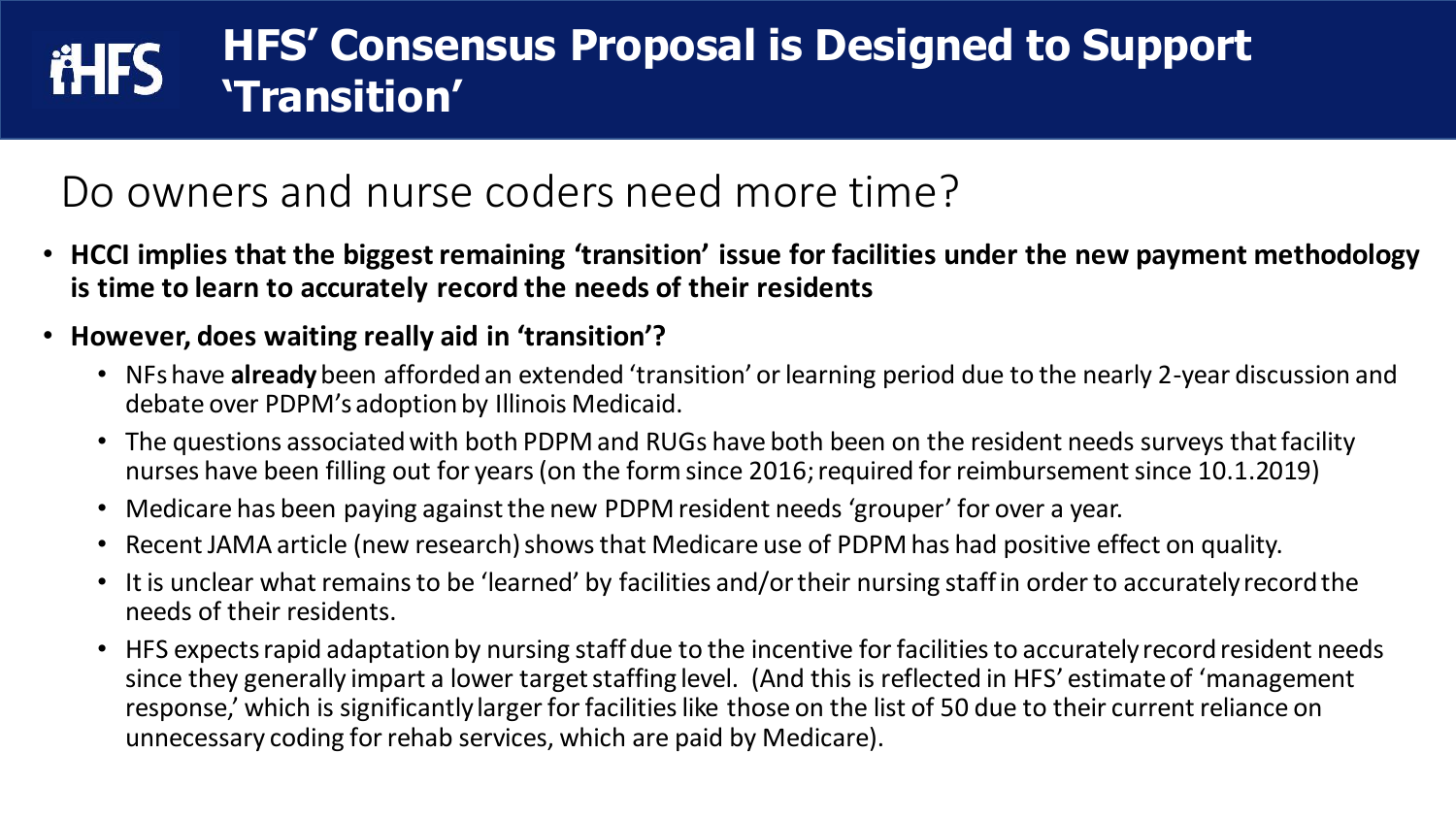#### **AHES HFS' Consensus Proposal is Designed to Support Staffing**

## Changes to HFS' earlier proposal address a deepening crisis

- **HFS' proposal would disburse all quality incentives (\$70M) beginning immediately**
	- The \$70M quality improvement program in HFS' consensus proposal reflects a \$50M reduction compared with HFS' earlier proposal, a concession necessary to address the rising costs of labor since the reform effort began (see enlarged staffing incentive on previous page and increased base rate below)
	- 'The 50' would, on average, be net winners based on historic quality scores
	- Quality incentives would change over time but could include language that all must pay out yearly or quarterly.
- **HFS' consensus proposal increases the base nursing rate by \$5 per day vs. HFS' earlier proposal to maintain that rate at \$85.25.**
	- This increase would cost \$90M per year and was introduced to reflect rising costs of staffing across all types of labor.
	- Many of 'the 50' would benefit by *more than \$5/day* since upstate facilities also receive a regional wage multiplier applied to the base rate.

### • **HFS' consensus proposal would disburse CNA experience pay subsidies effective immediately.**

- Higher-Medicaid facilities (like 'the 50') benefit most, since Medicaid's share of the tenure bumps are subsidized.
- Combined with the \$360M nurse staffing incentive and the \$90M base rate increase, the \$85M package of investments in CNA pay and training represents a combined \$535M increase in nursing facility payment targeted at Illinois' significant and growing staffing crisis.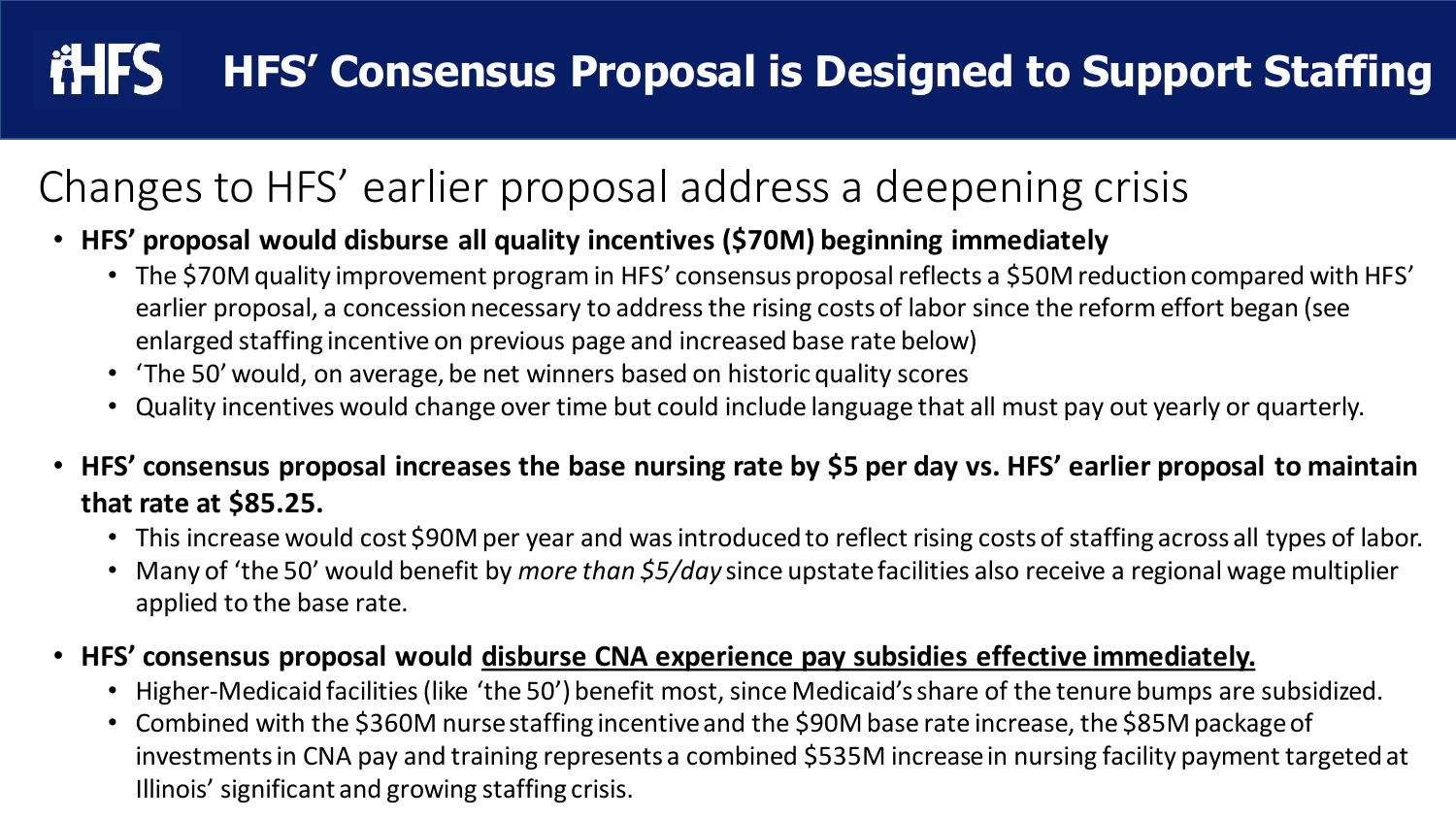#### **HFS' Analysis Examined Characteristics of Nursing iHFS Facilities at Each Level of Impact on Net Income**

|                             |                   |                |                       |             | Hours per        |                  |                   | Estimated cost of               |               |
|-----------------------------|-------------------|----------------|-----------------------|-------------|------------------|------------------|-------------------|---------------------------------|---------------|
|                             |                   | Total resident | Medicaid              |             | resident day for |                  |                   | budget-neutral Impact of Reform |               |
|                             |                   | days in year   | resident days         |             | non-nurse mental | Pre-Reform Net   | Average of        | PDPM adoption                   | on Net Income |
| <b>Impact on Net Income</b> | # of              |                | ending in year ending | % Medicaid  | health or social | Income per Total | Staffing Ratio v. | per Medicaid                    | per (total)   |
| per (total) resident day    | <b>Facilities</b> | 9.30.2020      | 9.30.2020             | Utilization | worker staffing  | resident Day     | STRIVE 2Q21       | resident day                    | resident day  |
| 0. At least \$20 PRD loss   | 10                | 330,795        | 404,736               | 85%         | 0.09             | 27.22            | 0.56              | $(16.20)$ \$                    | (64.13)       |
| 1. \$10-\$19.99 PRD loss    | 16                | 619,281        | 503,917               | 74%         | 0.15             | 17.03            | 0.70              | $(10.11)$   \$                  | (13.84)       |
| 2. \$5-\$9.99 PRD loss      | 14                | 556,097        | 429,521               | 78%         | 0.11             | 12.29            | 0.68              | $(9.12)$ \$                     | (7.56)        |
| 3. \$0-\$4.99 PRD loss      | 35                | 1,064,441      | 671,036               | 59%         | 0.11             | 61.87            | 0.89              | $(10.24)$ \$                    | (2.28)        |
| 4. 0-\$4.99 PRD gain        | 106               | 3,599,829      | 1,791,327             | 45%         | 0.12             | 49.36            | 1.06              | $(1.09)$   \$                   | 2.64          |
| 5. \$5-\$9.99 PRD gain      | 134               | 4,372,070      | 2,316,093             | 53%         | 0.11             | 20.36            | 1.06              | $(1.58)$ \$                     | 7.56          |
| 6. \$10-\$19.99 PRD gain    | 242               | 8,593,107      | 5,283,154             | 62%         | 0.11             | 9.07             | 0.99              | 2.36                            | 14.82         |
| 7. \$20 or more PRD gain    | 105               | 3,379,370      | 2,887,351             | 73%         | 0.11             | (4.41)           | $1.02$   \$       | 7.94                            | 39.98         |
| <b>Grand Total</b>          | 662               | 22,514,990     | 14,287,135            | 60%         | 0.11             | 19.02            | $1.00\frac{1}{5}$ | 0.42                            | 12.13         |

#### **Summary: Facilities with the largest potential reductions in net income under reform:**

- Generally had *above*-average net income prior to reform.
- Are lower-staffed.
- DO rely more heavily on upcoding (high levels of unnecessary coding for rehabilitative services without staffing appropriately to meet those purported needs)
- Do NOT always have higher Medicaid utilization.
- Do NOT rely more heavily on mental health or social worker staffing.
- Represent a small percentage of resident days.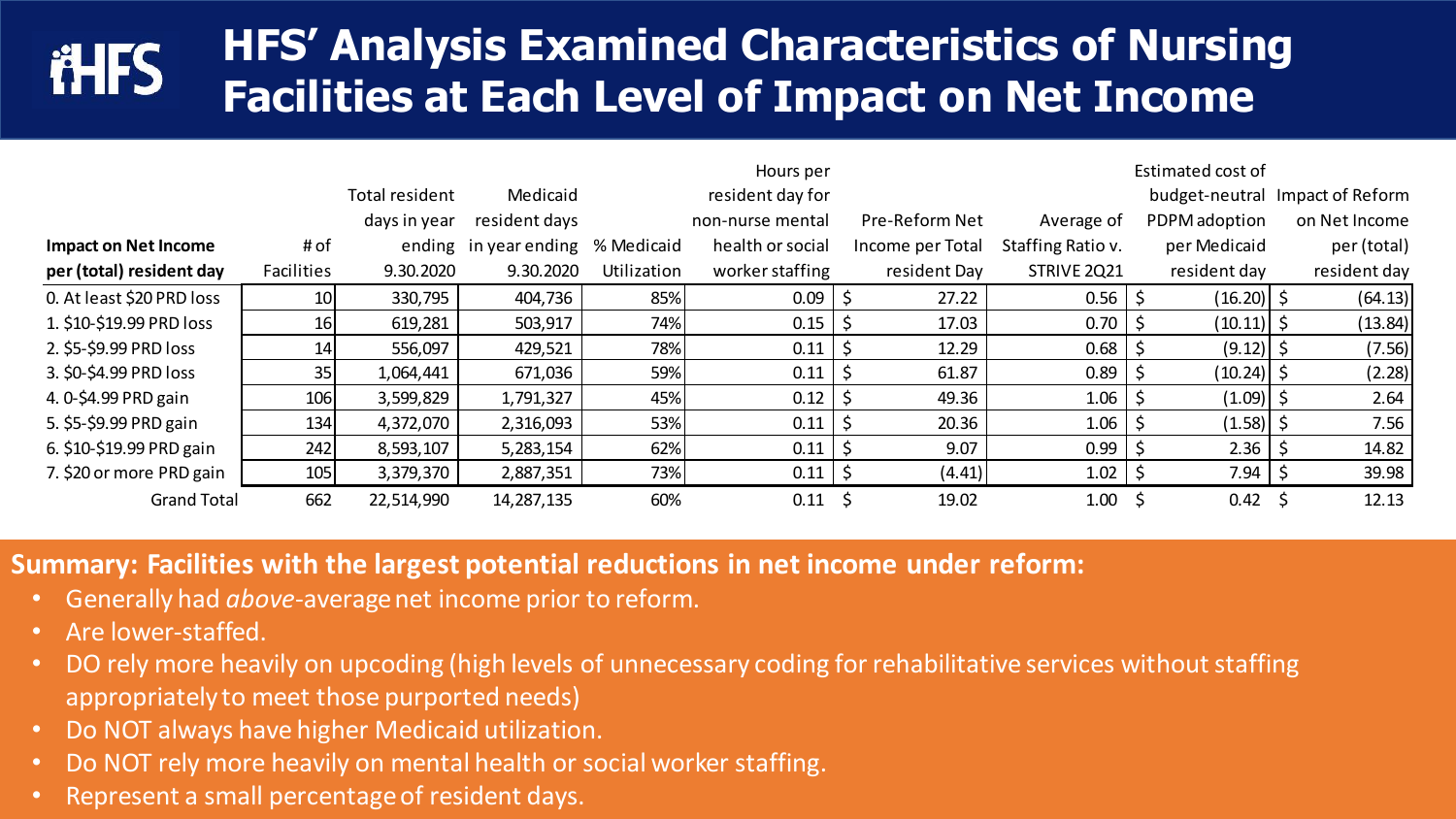#### **HFS Analysis of 'the 50' vs. Comparison Group of ForiHFS Profit Facilities**



#### **Summary:**

- High-Medicaid homes among 'the 50' have an average nurse staffing ratio that is *84% of the average ratio for other for-profit high-Medicaid homes*
- …and 288% of the average profit level.

They are not doing as much as similarly-situated homes and want to be subsidized more.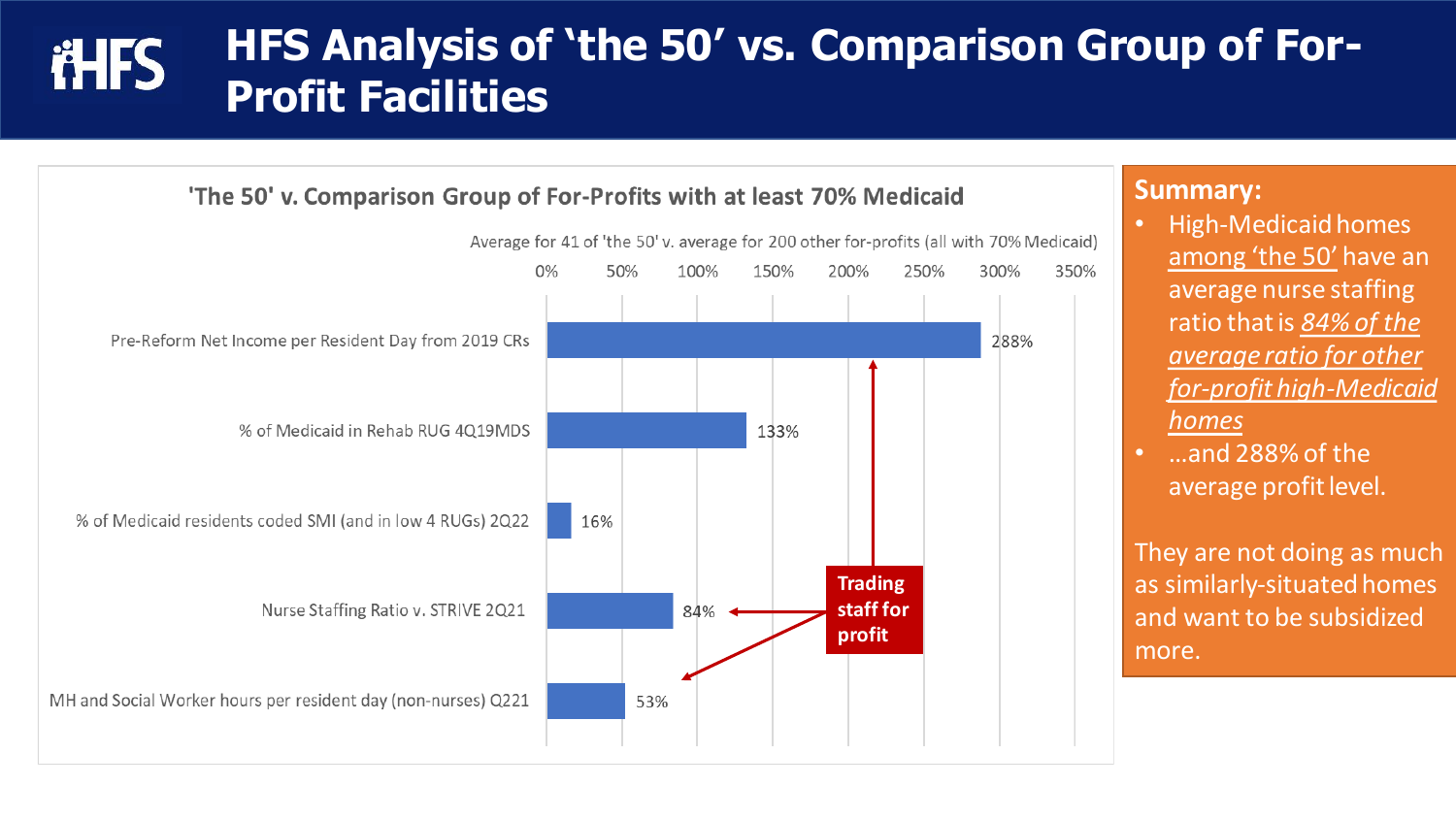#### **HFS Analysis of 'the 50' vs. Comparison Group of ForiHFS Profit Facilities**

32 (of 'the 50') For-Profit NFs with 15,001-35,000 Medicaid Bed Days per Year



**How to interpret this diagram.** This waterfall chart depicts reform's step-wise effects on net income, adding those effects to prereform net income sequentially from left to right (for the subgroup of 'the 50' that would be in the third proposed tax bracket). These 32 facilities end up with an average modeled net income of about \$8 per resident per day.

> Note: A comparison group of for-profit facilities in that same tax bracket is shown on the next page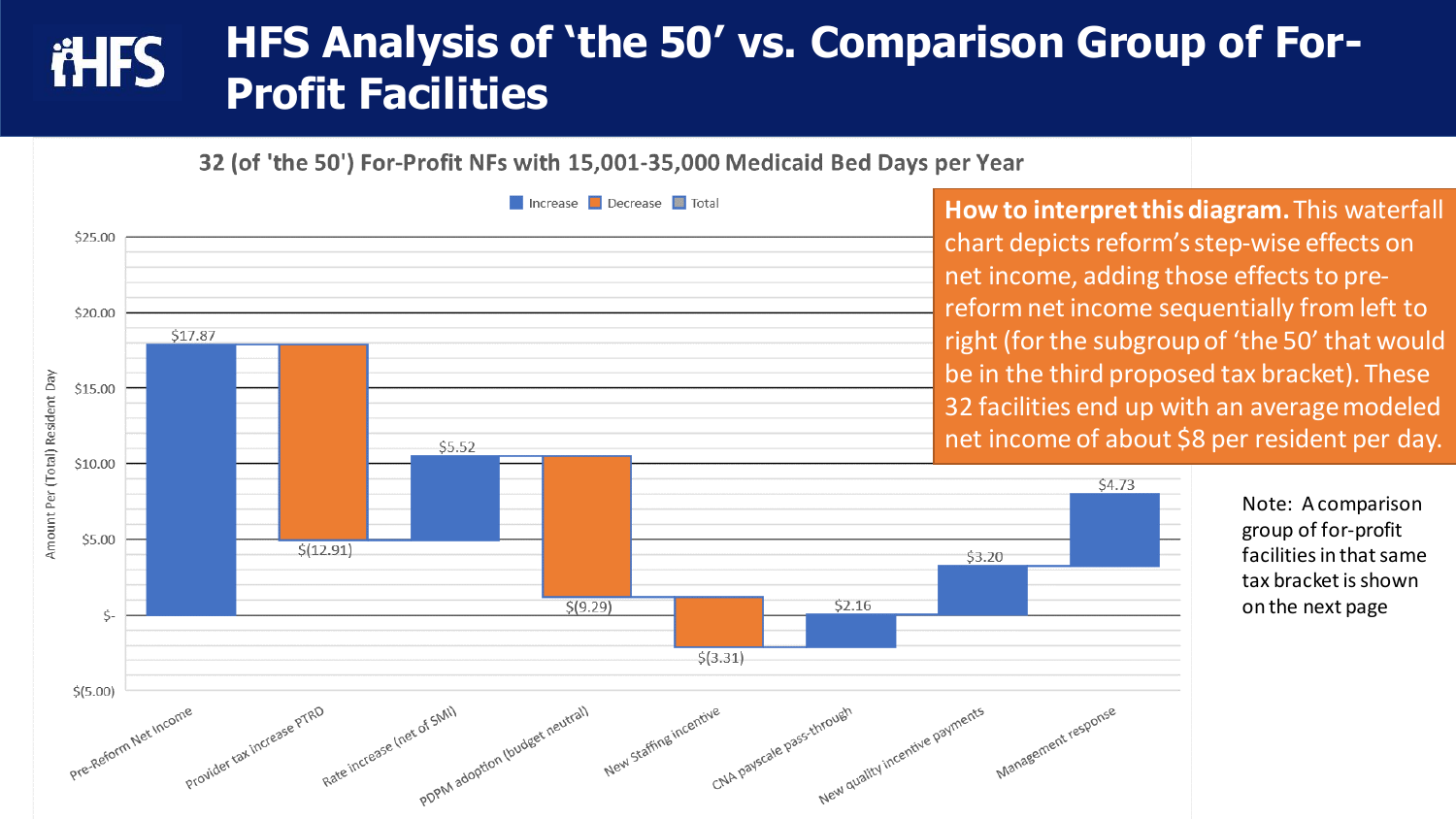#### **HFS Analysis of 'the 50' vs. Comparison Group of ForiHFS Profit Facilities**



Compared to 'the 50' in the previous chart, this comparison group of facilities in the same tax bracket:

- Has *lower* prereform net income
- Ends up with *higher* net income (~\$21/day)
- *Benefits*from both PDPM adoption and (especially) the new staffing incentive, because 'the 50' code more residents for rehab needs and will have to hire more staff to qualify for the incentive.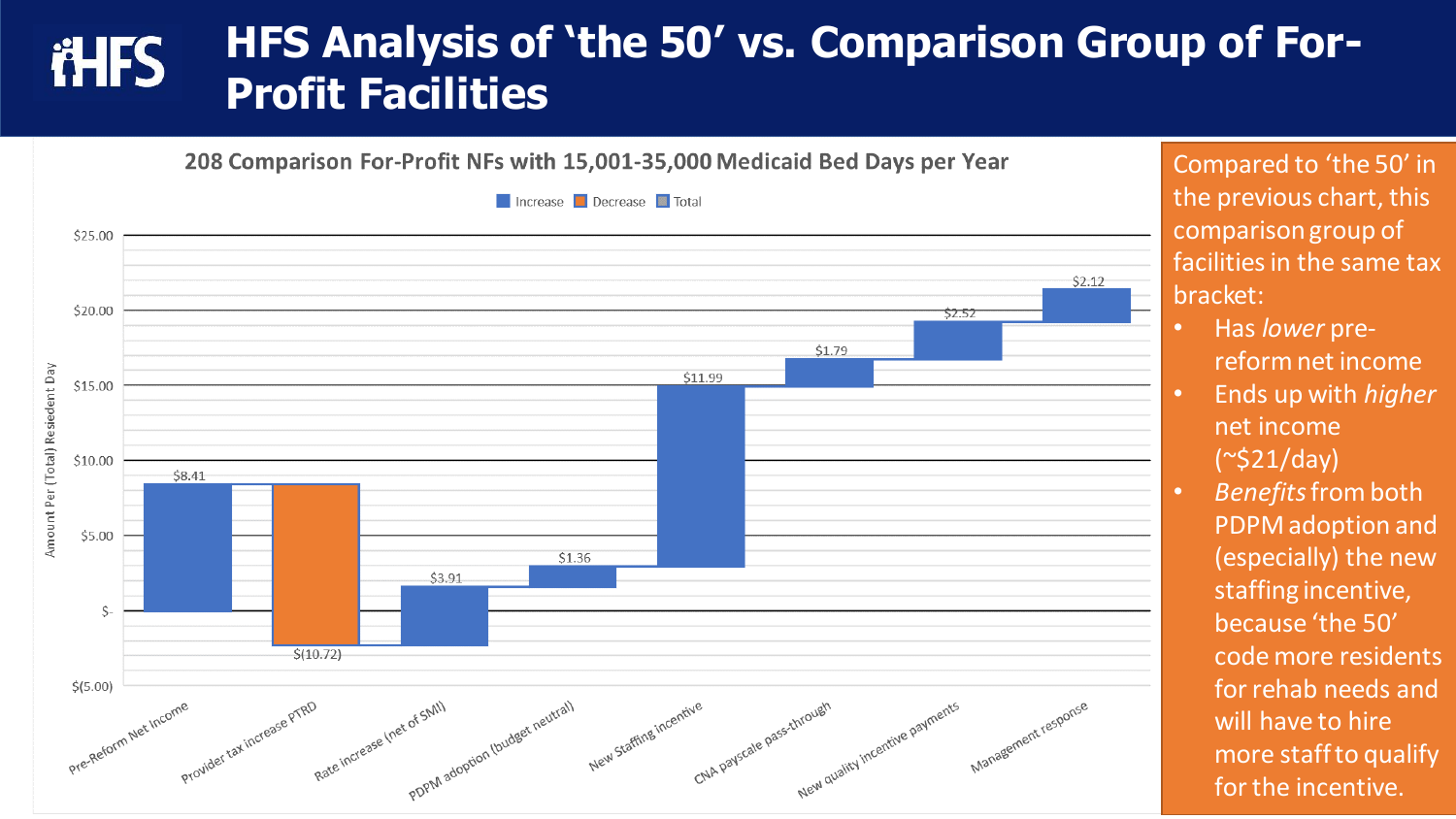#### **HFS Analysis of 'the 50' vs. Comparison Group of ForiHFS Profit Facilities (deeper dive)**



further narrows the comparison of 'the 50' to other for-profits by including only those facilities with at least 70% Medicaid utilization.

#### …the results are essentially the same.

Note: A comparison group of high-Medicaid for-profit facilities in that same tax bracket is shown on the next page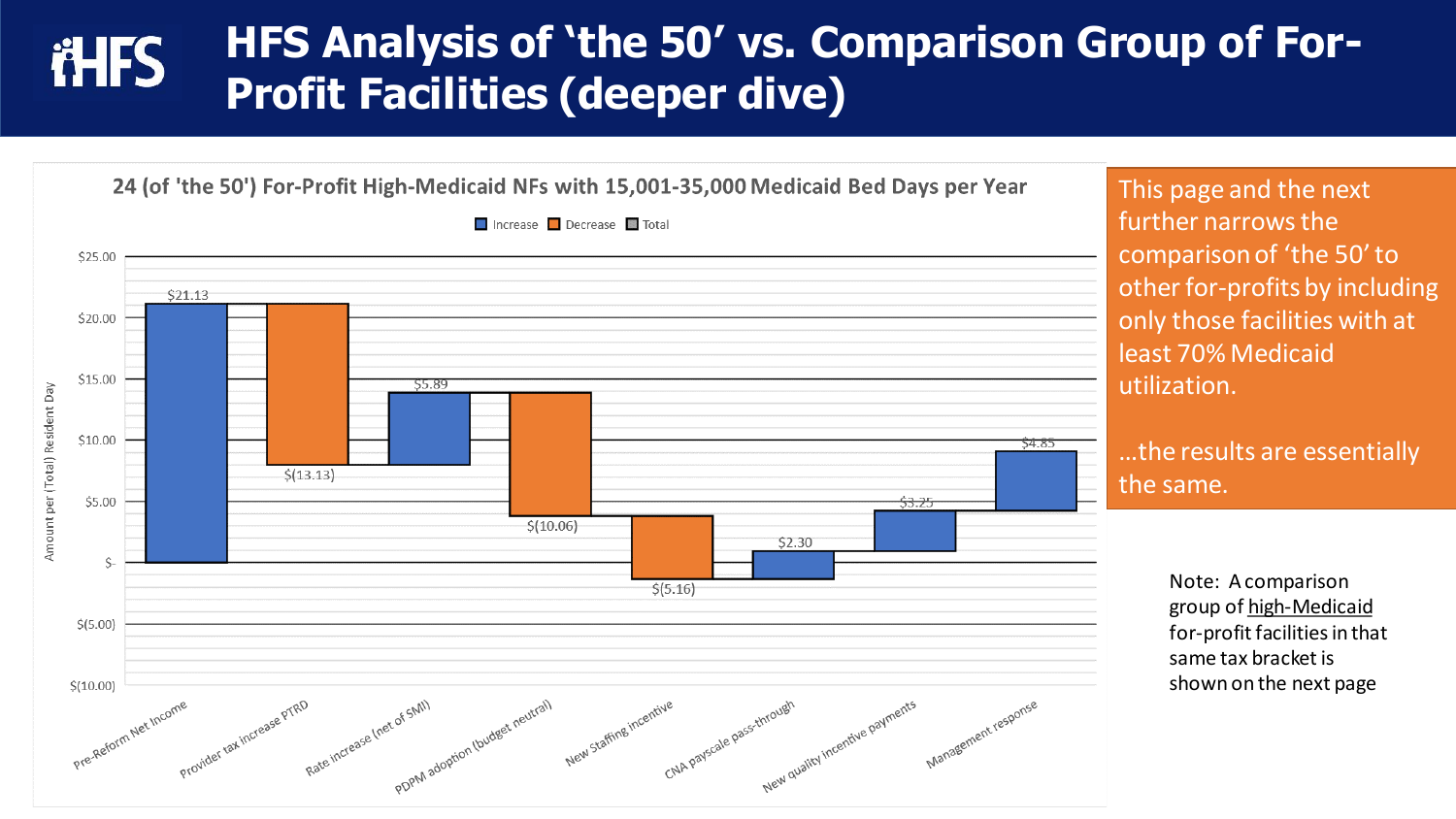#### **HFS Analysis of 'the 50' vs. Comparison Group of ForiHFS Profit Facilities (deeper dive)**



Compared to 'the 50' facilities, this comparison group of high-Medicaid facilities in the same tax bracket:

- Has *lower* pre-reform net income
- Ends up with *higher* net income (~\$17/day)
- *Benefits*from both PDPM adoption and (especially) the new staffing incentive, because 'the 50' code more residents for rehab needs and will have to hire more staff to qualify for the incentive.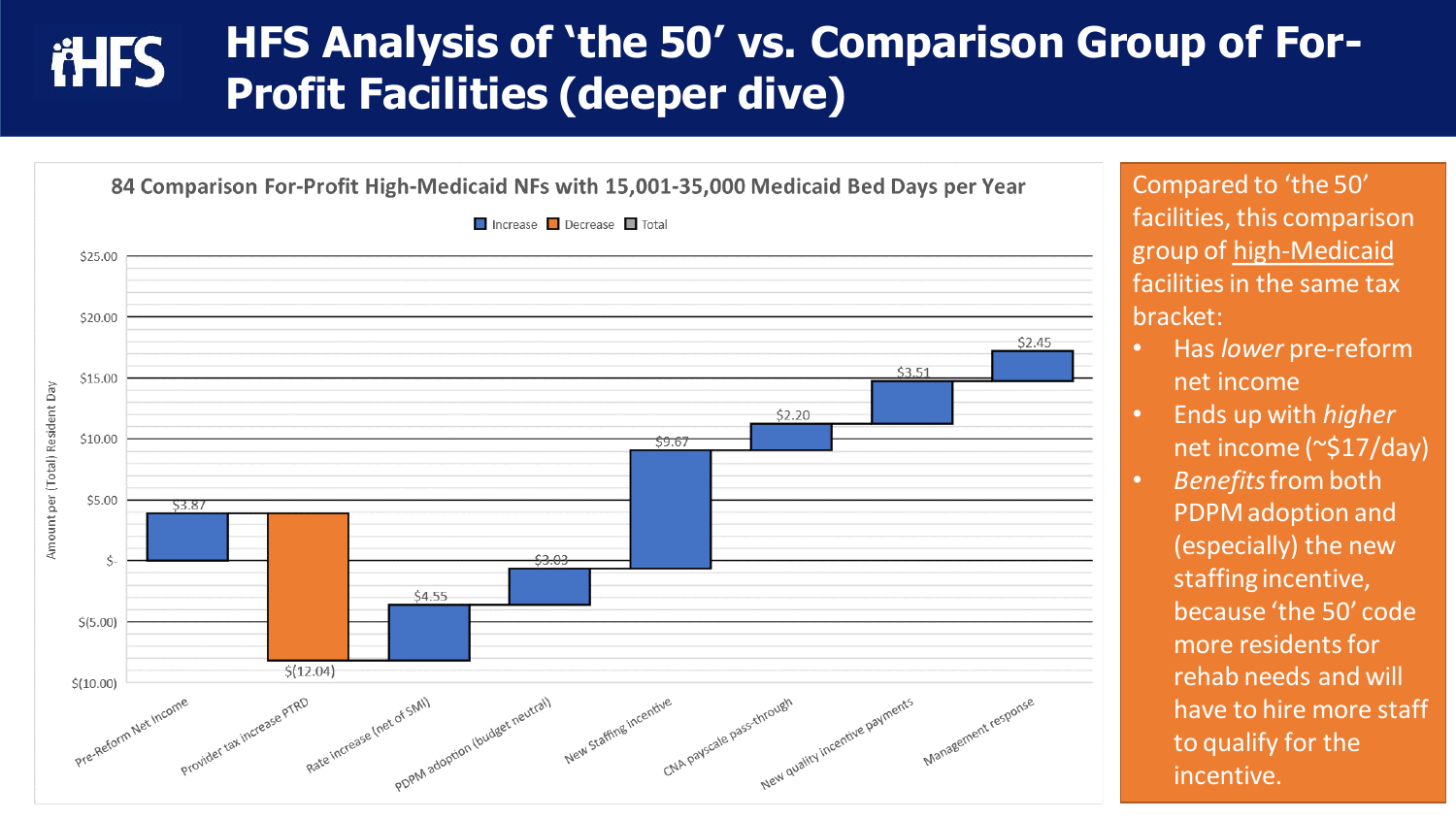

In Summary:

HCCI's list of 50 is almost exclusively a list of facilities that this reform is intended to improve: Facilities that over-code to charge Medicaid and then and under-staff.

HCCI's concerns about transition are specious and already met by the consensus proposal.

The '50' could respond to reform with better staffing and other improvements to make up for the net income loss from no longer being able to over-code and under-staff.